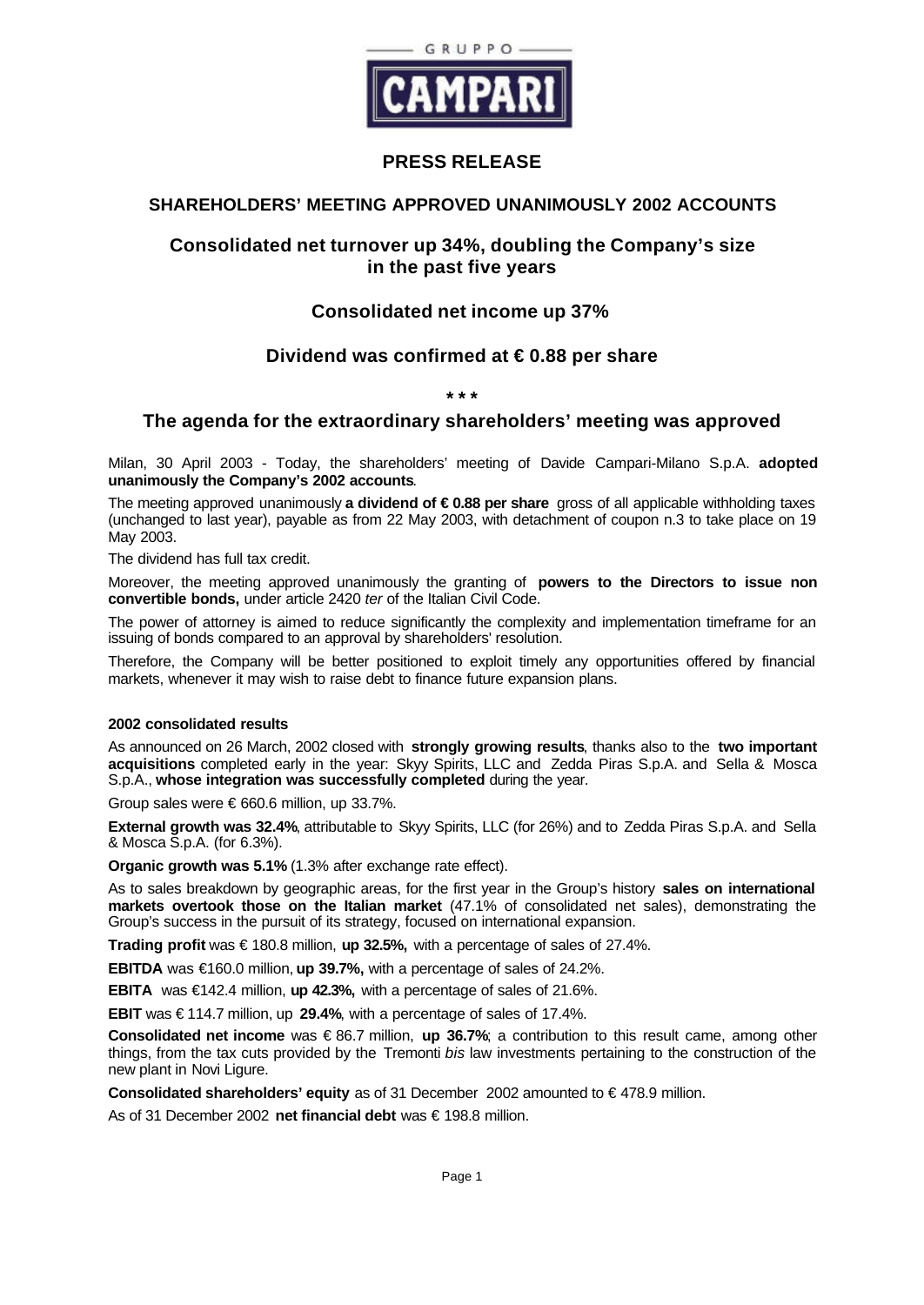The change in the net financial position from 31 December 2001, when it was positive for € 96.6 million, is due to payments for the acquisitions made; it should be noted that the Group's debt has been significantly reduced from € 239.4 million as of 30 June 2002, thanks to considerable cash generation.

#### \* \* \*

## **Annex A) Campari Group - 2002 consolidated income statement**

|                                                | 1 January - 31 December    |          | 1 January - 31 December    |          | Change    |
|------------------------------------------------|----------------------------|----------|----------------------------|----------|-----------|
|                                                | 2002<br>$\epsilon$ million | %        | 2001<br>$\epsilon$ million | %        | %         |
| Net revenues (1)                               | 660.6                      | 100.0%   | 494.3                      | 100.0%   | 33.7%     |
| Cost of sales                                  | (276.3)                    | $-41.8%$ | (211.5)                    | $-42.8%$ | 30.6%     |
| <b>Gross Margin</b>                            | 384.3                      | 58.2%    | 282.8                      | 57.2%    | 35.9%     |
| Advertising and promotion                      | (130.8)                    | $-19.8%$ | (91.3)                     | $-18.5%$ | 43.3%     |
| Selling and distribution expenses              | (72.7)                     | $-11.0%$ | (55.0)                     | $-11.1%$ | 32.2%     |
| <b>Trading margin</b>                          | 180.8                      | 27.4%    | 136.5                      | 27.6%    | 32.5%     |
| General and administrative expenses            | (43.3)                     | $-6.6%$  | (31.6)                     | $-6.4%$  | 37.4%     |
| Other operating income                         | 5.8                        | 0.9%     | 0.7                        | 0.1%     | 699.3%    |
| Amortisation of goodwill and trademarks        | (27.8)                     | $-4.2%$  | (11.4)                     | $-2.3%$  | 142.6%    |
| <b>EBIT before non-recurring expenses</b>      | 115.5                      | 17.5%    | 94.2                       | 19.1%    | 22.6%     |
| Non-recurring expenses                         | (0.8)                      | $-0.1%$  | (5.6)                      | $-1.1%$  | $-85.5%$  |
| <b>EBIT after non-recurring expenses</b>       | 114.7                      | 17.4%    | 88.6                       | 17.9%    | 29.4%     |
| Net interest income (charges)                  | (6.1)                      | $-0.9%$  | 3.2                        | 0.6%     | $-292.7%$ |
| Exchange-rate gains (losses), net              | 8.2                        | 1.2%     | (3.9)                      | $-0.8%$  | $-310.8%$ |
| Other non operating income (charges)           | 6.6                        | 1.0%     | 6.1                        | 1.2%     | 10.0%     |
| Income before taxes                            | 123.4                      | 18.7%    | 94.0                       | 19.0%    | 31.3%     |
| Minority interests                             | (15.8)                     | $-2.4%$  | 0.0                        | 0.0%     |           |
| Group income before taxes                      | 107.6                      | 16.3%    | 94.0                       | 19.0%    | 14.5%     |
| Taxes                                          | (20.9)                     | $-3.2%$  | (30.6)                     | $-6.2%$  | $-31.6%$  |
| <b>Net income</b>                              | 86.7                       | 13.1%    | 63.4                       | 12.8%    | 36.7%     |
| Depreciation                                   | (14.4)                     | $-2.2%$  | (11.3)                     | $-2.3%$  | 27.0%     |
| Amortisation of goodwill, trademarks and other | (30.9)                     | $-4.7%$  | (14.5)                     | $-2.9%$  | 113.0%    |
| intangibles                                    |                            |          |                            |          |           |
| <b>Total depreciation and amortisation</b>     | (45.3)                     | $-6.9%$  | (25.8)                     | $-5.2%$  | 75.4%     |
| <b>EBITDA before non-recurring expenses</b>    | 160.8                      | 24.3%    | 120.0                      | 24.3%    | 33.9%     |
| <b>EBITDA</b>                                  | 160.0                      | 24.2%    | 114.5                      | 23.2%    | 39.7%     |
| <b>EBITA before non-recurring expenses (2)</b> | 143.2                      | 21.7%    | 105.7                      | 21.4%    | 35.6%     |
| EBITA (2)                                      | 142.4                      | 21.6%    | 100.1                      | 20.3%    | 42.3%     |

(1) Net of discounts and excise duty

(2) EBITA = EBIT before amortisation of goodwill and trademarks